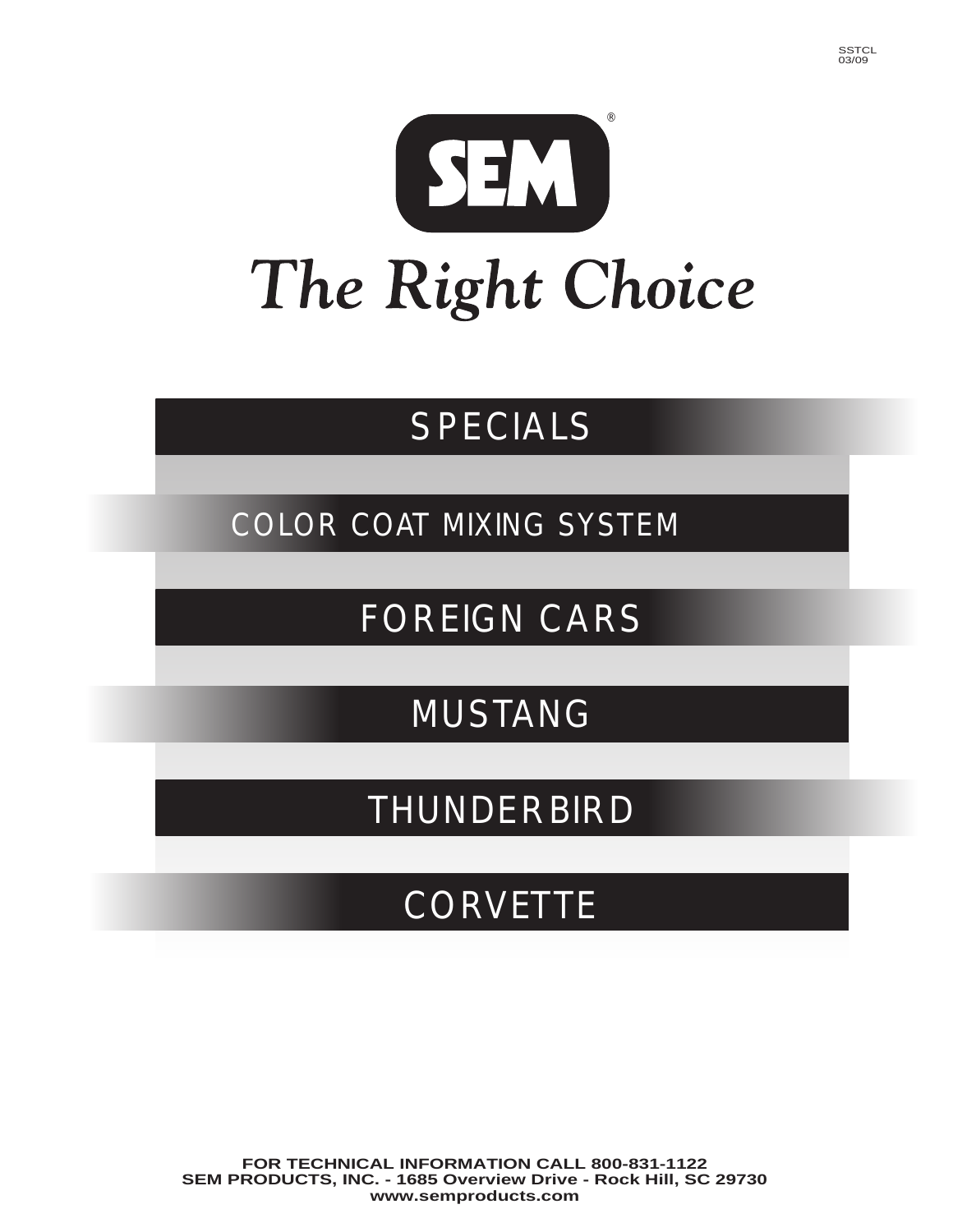

| ACURA                                                       |                                                                                                                                           |                                                                   |                                                                      |
|-------------------------------------------------------------|-------------------------------------------------------------------------------------------------------------------------------------------|-------------------------------------------------------------------|----------------------------------------------------------------------|
| <b>Trim Code</b>                                            | <b>Color Name</b>                                                                                                                         | Year                                                              | <b>SEM No.</b>                                                       |
| N/A<br>N/A<br>N/A<br>N/A<br>N/A<br>N/A<br>N/A<br>N/A<br>N/A | <b>BLUE</b><br>CHARCOAL BLACK<br><b>IVORY</b><br><b>BURGANDY</b><br><b>BEIGE</b><br>VIGOR BEIGE<br>TAN<br><b>CREAMY IVORY</b><br>CHARCOAL | 88-89<br>88-89<br>88-89<br>88-89<br>91<br>92<br>N/A<br>N/A<br>N/A | 4554<br>4555<br>4556<br>4557<br>4726<br>4746<br>5857<br>5858<br>5859 |

#### *ALLANTE (CADILLAC)*

| <b>Trim Code</b> | <b>Color Name</b> | Year  | <b>SEM No.</b> |
|------------------|-------------------|-------|----------------|
| 17               | CHARCOAL          | 87-89 | 4496           |
| 63               | SADDLE            | 87-89 | 4498           |
| 71               | <b>MAROON</b>     | 87-89 | 4497           |
| UCV2-1332        | DK GOLD           | 87    | 5404           |
| UCV2-1335        | DK MAROON         | 87    | 5405           |
| <b>UCV2-1369</b> | NATURAL BEIGE     | 89-90 | 5417           |
| <b>UCV2-1370</b> | CHARCOAL          | 89-90 | 5410           |
| UCV2-1422        | DK NATURAL BEIGE  | N/A   | 5430           |
| <b>UCV2-1333</b> | <b>MED MAROON</b> | N/A   | 5429           |

| <b>AUDI</b>                     |                                                                                              |                               |                                      |
|---------------------------------|----------------------------------------------------------------------------------------------|-------------------------------|--------------------------------------|
| <b>ITrim Code</b>               | <b>Color Name</b>                                                                            | Year                          | <b>SEM No.</b>                       |
| N/A<br>N/A<br>N/A<br>N/A<br>N/A | <b>GRAPHITE</b><br><b>PLATINUM GREY</b><br><b>NAUTICAL BLUE</b><br>FCRU<br><b>TRAVERTINE</b> | N/A<br>N/A<br>N/A<br>93<br>93 | 4581<br>4582<br>4583<br>4796<br>4795 |

| BMW                                                                                                                     |                                                                                                                                                                                                                                                                                                                |                                                                                                                |                                                                                                                                      |
|-------------------------------------------------------------------------------------------------------------------------|----------------------------------------------------------------------------------------------------------------------------------------------------------------------------------------------------------------------------------------------------------------------------------------------------------------|----------------------------------------------------------------------------------------------------------------|--------------------------------------------------------------------------------------------------------------------------------------|
| <b>Trim Code</b>                                                                                                        | <b>Color Name</b>                                                                                                                                                                                                                                                                                              | Year                                                                                                           | <b>SEM No.</b>                                                                                                                       |
| N/A<br>N/A<br>N/A<br>N/A<br>N/A<br>N/A<br>N/A<br>N/A<br>355<br>356<br>N/A<br>394/451<br>N/A<br>N/A<br>N/A<br>N/A<br>N/A | <b>CARDINAL RED</b><br><b>BLACK</b><br>NATUR<br><b>INDIGO</b><br><b>SILVER</b><br>LAMA<br>PEARL BEIGE<br>LOTUS WHITE "M" SERIES<br><b>ULTRAMARINE</b><br><b>PARCHMENT</b><br><b>BUMPER GRAY - 325i</b><br>LT SILVER GRAY<br><b>BUCKSKIN</b><br>PEARL BEIGE<br>CARDINAL<br><b>NEUTRAL</b><br><b>SILVER GRAY</b> | 88<br>88<br>88<br>88<br>88<br>88<br>88<br>88<br>92<br>92<br>92<br>91-92<br>75-85<br>86-93<br>N/A<br>N/A<br>N/A | 4450<br>4451<br>4452<br>4453<br>4454<br>4455<br>4456<br>4457<br>4718<br>4717<br>4732<br>4750<br>5040<br>5041<br>5043<br>5860<br>5861 |

| CORVETTE         |                                |                |                |
|------------------|--------------------------------|----------------|----------------|
| <b>Trim Code</b> | <b>Color Name</b>              | Year           | <b>SEM No.</b> |
| N/A              | AQUA                           | 59             | 4892           |
| N/A              | RED                            | 59-64          | 4742           |
| N/A              | <b>FAWN BEIGE</b>              | 61-62          | 4947           |
| N/A              | RED                            | 63-64          | 4835           |
| N/A              | DK BLUE                        | 63-64          | 4836           |
| N/A              | SADDLE                         | 63-64          | 4837           |
| N/A<br>N/A       | WHITE<br><b>RED</b>            | 64-67<br>65-66 | 4896<br>4743   |
| N/A              | LT SADDLE                      | 65-66          | 4838           |
| N/A              | <b>BRIGHT BLUE MET</b>         | 65-67          | 4839           |
| N/A              | <b>DK GREEN</b>                | 65-67          | 4840           |
| N/A              | <b>BRIGHT BLUE</b>             | 65-67          | 4737           |
| N/A              | RED                            | 65-75          | 4841           |
| N/A              | <b>SILVER</b>                  | 65-75          | 4842           |
| N/A              | <b>BLUE</b>                    | 66             | 4741           |
| N/A              | <b>BRIGHT BLUE MET</b>         | 66             | 4921           |
| N/A              | TEAL                           | 67             | 4843           |
| N/A              | DK SADDLE                      | 67-70          | 4844           |
| N/A              | DK BRIGHT BLUE MET             | 68             | 4891           |
| N/A              | TOBACCO                        | 68             | 4946           |
| N/A<br>N/A       | GUNMETAL<br><b>SADDLE</b>      | 68-69<br>68-69 | 4934<br>4845   |
| N/A              | <b>BRIGHT BLUE</b>             | 68-70          | 4738           |
| N/A              | <b>BRIGHT MET BLUE</b>         | 68-71          | 4846           |
| N/A              | DK GREEN MET                   | 69-71          | 4847           |
| N/A              | <b>SADDLE</b>                  | 70             | 4890           |
| N/A              | DK BLUE                        | 70-75          | 4848           |
| N/A              | <b>BLACK</b>                   | 70-84          | 1501           |
| N/A              | <b>BLUE</b>                    | 71             | 4888           |
| 425              | OXBLOOD                        | 73-74          | 4740           |
| N/A              | OXBLOOD                        | 73-75          | 4849           |
| N/A              | <b>MED SADDLE</b>              | 73-75          | 4850           |
| N/A              | NEUTRAL                        | 74-75          | 4898           |
| N/A              | <b>BLUE GREEN</b>              | 76             | 4851           |
| N/A<br>N/A       | <b>FIRETHORN</b><br>WHITE      | 76<br>76-77    | 4852<br>4853   |
| N/A              | <b>BUCKSKIN</b>                | 76-77          | 4855           |
| N/A              | <b>DOVE GREY</b>               | 76-77          | 4854           |
| N/A              | DK BROWN                       | 76-78          | 4856           |
| N/A              | <b>INDIGO BLUE</b>             | 77             | 4857           |
| N/A              | <b>RED</b>                     | 77-80          | 4739           |
| N/A              | LT DOESKIN                     | 78             | 4889           |
| N/A              | MAHOGANY/SAFFRON               | 78             | 4936           |
| N/A              | DK GREEN                       | 78-80          | 4858           |
| N/A              | <b>DOESKIN</b>                 | 78-80          | 4859           |
| N/A              | <b>OYSTER</b>                  | 78-80          | 4860           |
| N/A              | DK BLUE                        | 78-81          | 4861           |
| N/A<br>79        | <b>SILVER</b><br><b>CLARET</b> | 78-81<br>80    | 4862<br>1698   |
| N/A              | DK RED CARMINE                 | 81-82, 84-85   | 4937           |
| N/A              | <b>MED RED</b>                 | 81-82          | 4863           |
| N/A              | <b>CINNABAR</b>                | 81-82          | 4864           |
| N/A              | CHARCOAL                       | 81-82          | 4865           |
| 13               | SLATE                          | 81-82          | 1674           |
| N/A              | CARMINE                        | 81-82          | 4866           |
| N/A              | SILVER GREEN                   | 82             | 4867           |
| N/A              | <b>BLUE</b>                    | 82             | 4868           |
| N/A              | SILVER BEIGE                   | 82             | 4869           |
| 12DN             | <b>GRAPHITE</b>                | 83-87          | 3090           |
| 15BN             | MED GRAY MET                   | 83-87          | 3091           |

continued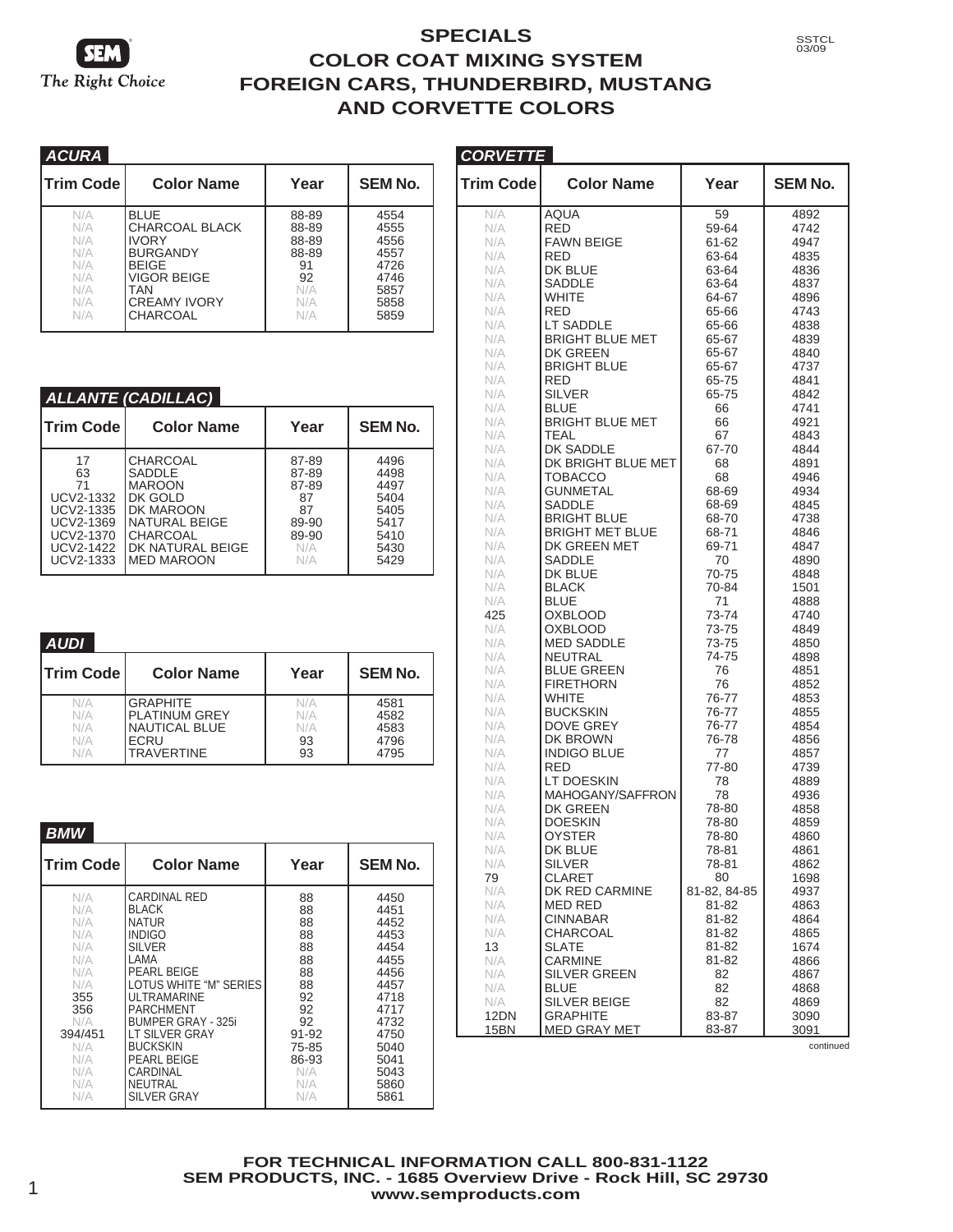

| <i>CORVETTE</i>  |                          |           |                |
|------------------|--------------------------|-----------|----------------|
| <b>Trim Code</b> | <b>Color Name</b>        | Year      | <b>SEM No.</b> |
| 15BN             | <b>MED GRAY</b>          | 83-87     | 3092           |
| 28BN             | <b>MED BLUE MET</b>      | 83-87     | 3093           |
| <b>28BN</b>      | <b>MED BLUE</b>          | 83-87     | 3094           |
| 62AN             | <b>LT SADDLE</b>         | 83-87     | 3095           |
| 62BN             | <b>MED SADDLE</b>        | 83-87     | 3096           |
| 64CN             | DK BRONZE MET            | 83-87     | 3097           |
| 64CN             | DK BRONZE                | 83-87     | 3098           |
| 68CN             | <b>RUSSETT</b>           | 85-87     | 4085           |
| <b>74CN</b>      | CARMINE                  | 83-87     | 3099           |
| 21 <sub>CN</sub> | <b>BRIGHT BI UF MFT</b>  | 86        | 4221           |
| 21 <sub>CN</sub> | <b>BRIGHT BLUE MET</b>   | 86-87     | 4369           |
| 73BN             | FI AMF RFD               | 86-87     | 4222           |
| N/A              | <b>ANNIVERSARY WHITE</b> | 88        | 4935           |
| N/A              | MED COGNAC               | 88-91     | 4313           |
| N/A              | <b>STEEL BLUE</b>        | $90 - 91$ | 4945           |
| N/A              | <b>ARTIC WHITE</b>       | 92-93     | 4794           |
| 79               | <b>RUBY RED</b>          | 93-94     | 4791           |

| <i>JAGUAR</i>    |                   |       |                |
|------------------|-------------------|-------|----------------|
| <b>Trim Code</b> | <b>Color Name</b> | Year  | <b>SEM No.</b> |
| N/A              | <b>MULBERRY</b>   | N/A   | 4427           |
| N/A              | SAVILE GRAY       | N/A   | 4428           |
| N/A              | <b>BARLEY</b>     | N/A   | 4429           |
| N/A              | <b>BI ACK</b>     | N/A   | 4430           |
| N/A              | <b>BUCKSKIN</b>   | N/A   | 4431           |
| N/A              | <b>DOESKIN</b>    | N/A   | 4432           |
| N/A              | <b>ISIS BLUE</b>  | N/A   | 4433           |
| N/A              | <b>MAGNOLIA</b>   | N/A   | 4434           |
| N/A              | LT CREME          | N/A   | 5044           |
| N/A              | SADDLE            | 80-86 | 5045           |

SSTCL 03/09

| <i>FERRARI</i>    |                   |           |                |
|-------------------|-------------------|-----------|----------------|
| <b>ITrim Code</b> | <b>Color Name</b> | Year      | <b>SEM No.</b> |
| VM-3997           | CREMA             | <b>NA</b> | 4955           |
| VM-4208           | <b>BEIGE</b>      | <b>NA</b> | 4956           |
| VM-3393           | <b>GRIGIO</b>     | <b>NA</b> | 4957           |
| VM-3171           | <b>ROSSO</b>      | <b>NA</b> | 4958           |
| VM-3282           | BLU               | <b>NA</b> | 4959           |
| VM-8500           | <b>NERO</b>       | NА        | 4960           |

| K/A              |                   |      |                |
|------------------|-------------------|------|----------------|
| <b>Trim Code</b> | <b>Color Name</b> | Year | <b>SEM No.</b> |
| 2004-05          | <b>LT GRAY</b>    | 04   | 5764           |
| 2004-08          | DK GRAY           | 04   | 5766           |
| 2004-78          | <b>SAND BEIGE</b> | 04   | 5769           |
| 2004-96          | GRAY              | 04   | 5771           |
| 2004-BT          | OAK BEIGE         | 04   | 5775           |
| 2004-GJ          | <b>SLATE GRAY</b> | 04   | 5781           |
| 2004-75          | <b>BEIGE</b>      | 04   | 5786           |
| 2004-B1          | DK GRAY           | 04   | 5803           |
| 2004-B3          | <b>SAND BEIGE</b> | 04   | 5804           |
| 2004-A4          | <b>BEIGE</b>      | 04   | 5805           |
| 2004-A7          | DK GRAY           | 04   | 5806           |
| 2004-C2          | <b>BEIGE</b>      | 04   | 5807           |
| 2004-C3          | GRAY              | 04   | 5809           |

| HONDA            |                           |       |                |
|------------------|---------------------------|-------|----------------|
| <b>Trim Code</b> | <b>Color Name</b>         | Year  | <b>SEM No.</b> |
| N/A              | <b>HONDA BUMPER GRAY</b>  | 84-90 | 4635           |
| N/A              | <b>HONDA BUMPER GRAY</b>  | 87    | 4670           |
| N/A              | BROWN - ACCORD LX         | 91    | 4745           |
| G                | <b>GREEN - ACCORD</b>     | 94    | 5054           |
| H                | <b>BROWN - ACCORD</b>     | 94    | 5055           |
| G                | <b>BROWN - CIVIC</b>      | 92-95 | 5056           |
| N/A              | <b>GREY - PASSPORT</b>    | 95    | 5057           |
| н                | <b>BEIGE - ACCORD</b>     | 96    | 5058           |
| F                | <b>BEIGE - ACCORD</b>     | 96    | 5059           |
| F                | <b>BFIGF</b>              | 89    | 5060           |
| F                | <b>BFIGF</b>              | 95    | 5061           |
| E                | <b>MED BROWN - ACCORD</b> | N/A   | 5062           |
| N/A              | <b>TAN-PASSPORT</b>       | N/A   | 5063           |
| G                | DK GREEN - ACCORD         | N/A   | 5064           |
| K                | DK GREY - ACCORD          | N/A   | 5065           |
| N/A              | <b>CLASSY GRAY</b>        | N/A   | 5862           |
| N/A              | <b>MILD BEIGE</b>         | N/A   | 5863           |

| <i>LEXUS</i>     |                           |       |                |
|------------------|---------------------------|-------|----------------|
| <b>Trim Code</b> | <b>Color Name</b>         | Year  | <b>SEM No.</b> |
| N/A              | <b>GRAY (LEATHER)</b>     | 90    | 4590           |
| N/A              | <b>BLUE (LEATHER)</b>     | 90    | 4599           |
| N/A              | <b>BURGUNDY</b>           | 90    | 4601           |
| N/A              | <b>IVORY</b>              | 90    | 4602           |
| N/A              | TAI IPF                   | 91    | 4814           |
| N/A              | <b>GRAY</b>               | N/A   | 4908           |
| 85/L80           | <b>BLUE (LEATHER)</b>     | 90-94 | 4968           |
| 15/L10           | <b>GRAY (LEATHER)</b>     | 90-94 | 4969           |
| 35/L30           | <b>BURGUNDY (LEATHER)</b> | 90-94 | 4970           |
| 45/L40           | MAUVE (LEATHER)           | 90-94 | 4971           |
| N/A              | <b>TAUPE</b>              | 94    | 4961           |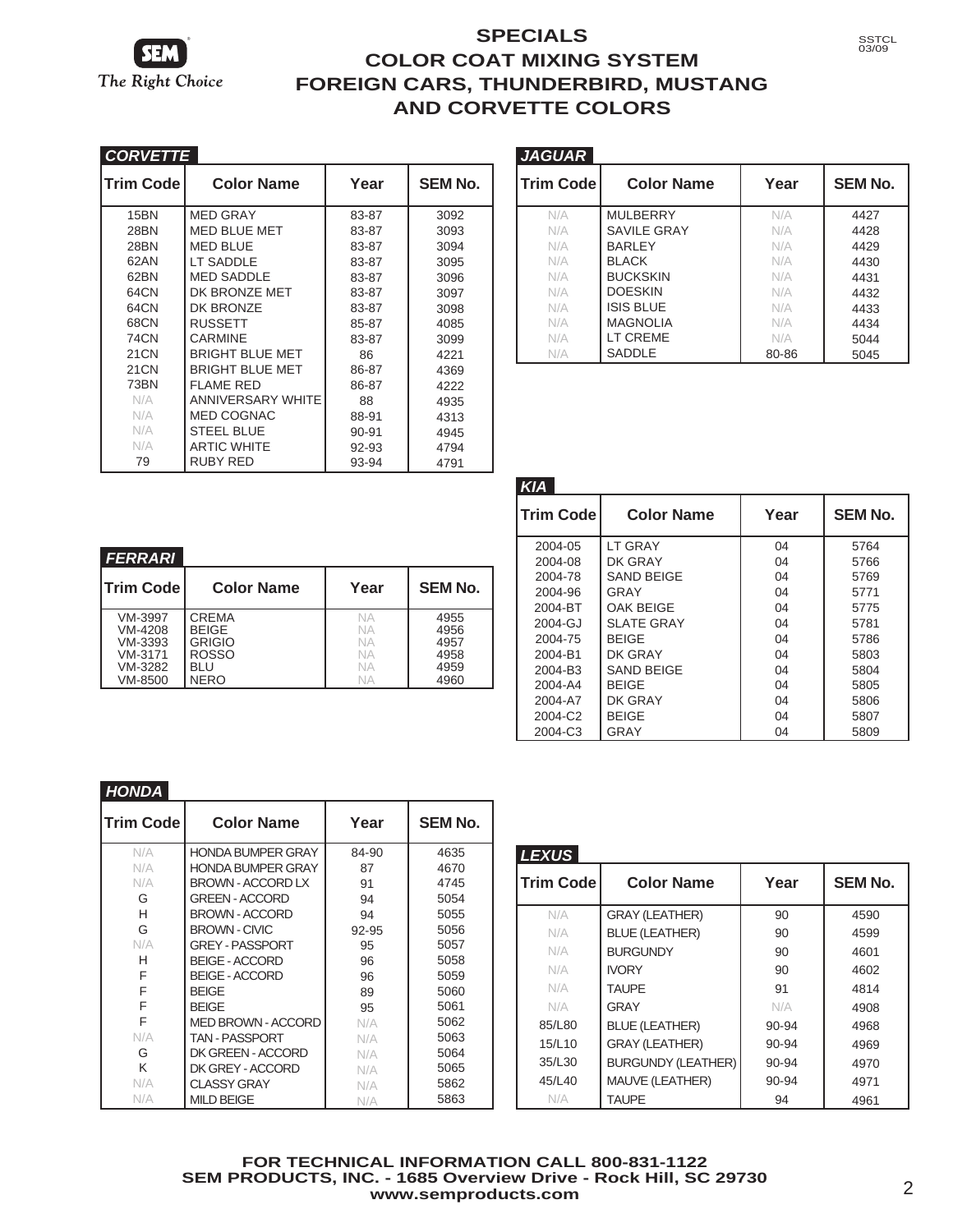

| MAZDA            |                      |        |                |
|------------------|----------------------|--------|----------------|
| <b>Trim Code</b> | <b>Color Name</b>    | Year   | <b>SEM No.</b> |
| N/A              | <b>BLUE</b>          | 91 MPV | 4893           |
| N/A              | <b>BROWN -626</b>    | 91     | 4728           |
| N/A              | <b>TAUPE - 929</b>   | 92     | 4727           |
| N/A              | <b>BLUE - 929</b>    | 92     | 4729           |
| N/A              | <b>PROTEGE BROWN</b> | 90     | 4749           |
| N/A              | GRAY - 626           | 92-93  | 4801           |
| N/A              | <b>TAUPE - 626</b>   | 92-93  | 4800           |
| N/A              | GRAY - 929           | 92-93  | 4799           |
| N/A              | <b>SLATE - 929</b>   | 92-93  | 4798           |
| N/A              | TAN MIATA            | 92-93  | 4797           |
| N/A              | <b>TAUPE MPV</b>     | 92-93  | 4808           |
| N/A              | LT TAUPE MPV         | 92     | 4809           |
| N/A              | BLACK MX-6, RX-7     | 92     | 4802           |
| N/A              | SMOKE GRAY NAVAJO    | 92     | 4805           |
| N/A              | RED RX-7             | 92-93  | 4804           |
| N/A              | TAN RX-7             | 92-93  | 4803           |
| N/A              | <b>BEIGE TR</b>      | 92-93  | 4806           |
| N/A              | <b>GRAY TR</b>       | 92-93  | 4807           |

| <b>MERCEDES BENZ</b> |                            |      |                |
|----------------------|----------------------------|------|----------------|
| <b>Trim Code</b>     | <b>Color Name</b>          | Year | <b>SEM No.</b> |
| 173                  | DK BROWN (PRINT)           | 97   | 5077           |
| 174                  | PALOMINO (PRINT)           | 97   | 5078           |
| 175                  | <b>CREME BEIGE (PRINT)</b> | 97   | 5079           |
| 176                  | STONE PINE GREEN (PRINT)   | 97   | 5080           |
| 177                  | <b>BURGUNDY (PRINT)</b>    | 97   | 5081           |
| 178                  | <b>GREY (PRINT)</b>        | 97   | 5082           |
| N/A                  | <b>BLACK</b>               | 97   | 5083           |
| N/A                  | <b>GREY</b>                | 97   | 5084           |
| N/A                  | <b>PARCHMENT</b>           | 97   | 5085           |
| N/A                  | <b>BLUE</b>                | 97   | 5086           |
| N/A                  | SADDLE                     | 97   | 5087           |

SSTCL 03/09

#### *MERCEDES BENZ*

| <b>Trim Code</b> | <b>Color Name</b>           | Year  | <b>SEM No.</b> |
|------------------|-----------------------------|-------|----------------|
| N/A              | <b>PARCHMENT</b>            | 68-71 | 5052           |
| N/A              | <b>BAMBOO</b>               | 72-80 | 5053           |
| 264              | <b>WHEAT</b>                | 73    | 5002           |
| 203              | <b>TOBACCO</b>              | 80-82 | 4006           |
| 204              | <b>BAMBOO</b>               | 80-82 | 4007           |
| 254              | <b>PALOMINO</b>             | 80-82 | 4011           |
| 255              | <b>BEIGE</b>                | 80-83 | 4012           |
| 256              | <b>DK GREEN</b>             | 80-83 | 4013           |
| 257              | <b>HENNA RED</b>            | 80-83 | 4014           |
| 252              | <b>BLUE</b>                 | 80-83 | 4009           |
| 253              | DK BROWN*                   | 80-83 | 4010           |
| 258              | GREY*                       | 80-93 | 4015           |
| 251              | <b>BLACK</b>                | 80-93 | 1501           |
| N/A              | <b>GREY</b>                 | 81-92 | 5046           |
| N/A              | <b>CREME BEIGE</b>          | 81-92 | 5048           |
| 205              | <b>PARCHMENT</b>            | 84    | 4008           |
| 254              | <b>PARCHMENT</b>            | 84    | 4448           |
| N/A              | <b>BLUE</b>                 | 84    | 4443           |
| 243              | <b>RED</b>                  | 85    | 4444           |
| 245              | <b>BLUE</b>                 | 85    | 4445           |
| 249              | <b>BAMBOO</b>               | 85    | 4446           |
| 250              | COGNAC (PRINT)              | 85    | 4447           |
| 267              | <b>BAMBOO (PRINT)</b>       | 85    | 4449           |
| 275              | <b>CREAM BEIGE</b>          | 86    | 4224           |
| 276              | <b>DK GREEN</b>             | 86    | 4225           |
| 277              | <b>BURGUNDY</b>             | 86    | 4226           |
| 172              | <b>BLUE</b>                 | 88    | 4423           |
| 175              | <b>CREME BEIGE</b>          | 88    | 4425           |
| 176              | <b>STONE PINE GREEN</b>     | 88    | 4422           |
| 177              | <b>BURGUNDY</b>             | 88    | 4424           |
| N/A              | <b>GRAY - BUMPER COATER</b> | 88    | 4736           |
| N/A              | CHAMPAGNE (PRINT)           | 92-96 | 5047           |
| N/A              | SAFFRON (PRINT)             | 92-96 | 5049           |
| N/A              | <b>MED GREY</b>             | 92-96 | 5050           |
| N/A              | <b>STEIN</b>                | 92-96 | 5051           |
| 171              | <b>BLACK (PRINT)</b>        | 97    | 5075           |
| 172              | <b>BLUE (PRINT)</b>         | 97    | 5076           |

| MGB              |                   |      |                |
|------------------|-------------------|------|----------------|
| <b>Trim Code</b> | <b>Color Name</b> | Year | <b>SEM No.</b> |
| N/A              | GRAY              | N/A  | 4435           |
| N/A              | <b>RED</b>        | N/A  | 4436           |
| N/A              | <b>RUSSET</b>     | N/A  | 4437           |
| N/A              | LT BLUE           | N/A  | 4438           |
| N/A              | <b>CINNAMON</b>   | N/A  | 4439           |
| N/A              | LT BEIGE          | N/A  | 4440           |
| N/A              | LT TAN            | N/A  | 4441           |
| N/A              | DK TAN            | N/A  | 4442           |

| <i>MITSUBISHI</i> |                   |      |                |
|-------------------|-------------------|------|----------------|
| <b>Trim Code</b>  | <b>Color Name</b> | Year | <b>SEM No.</b> |
| C 46              | DK BROWN          | 90   | 5414           |
| W 09              | <b>WHITE</b>      | 90   | 5409           |
| H <sub>52</sub>   | DK GRAY           | 90   | 5412           |
| YB <sub>7</sub>   | YELLOW            | 90   | 5413           |
| C <sub>46</sub>   | DK BROWN          | 90   | 5408           |
| P 89              | <b>PINK</b>       | 90   | 5415           |
| G 73              | I T GRFFN         | 90   | 5416           |
| S 55              | <b>BEIGE</b>      | 90   | 5425           |
| T 85              | <b>BLUE</b>       | 90   | 5426           |
| XA4               | <b>BLACK</b>      | 90   | 5427           |
| R 52              | <b>RFD</b>        | 90   | 5428           |
| H 84              | GRAY              | 90   | 5440           |

\*Available only on 300SD, 380SEL, 380SL continued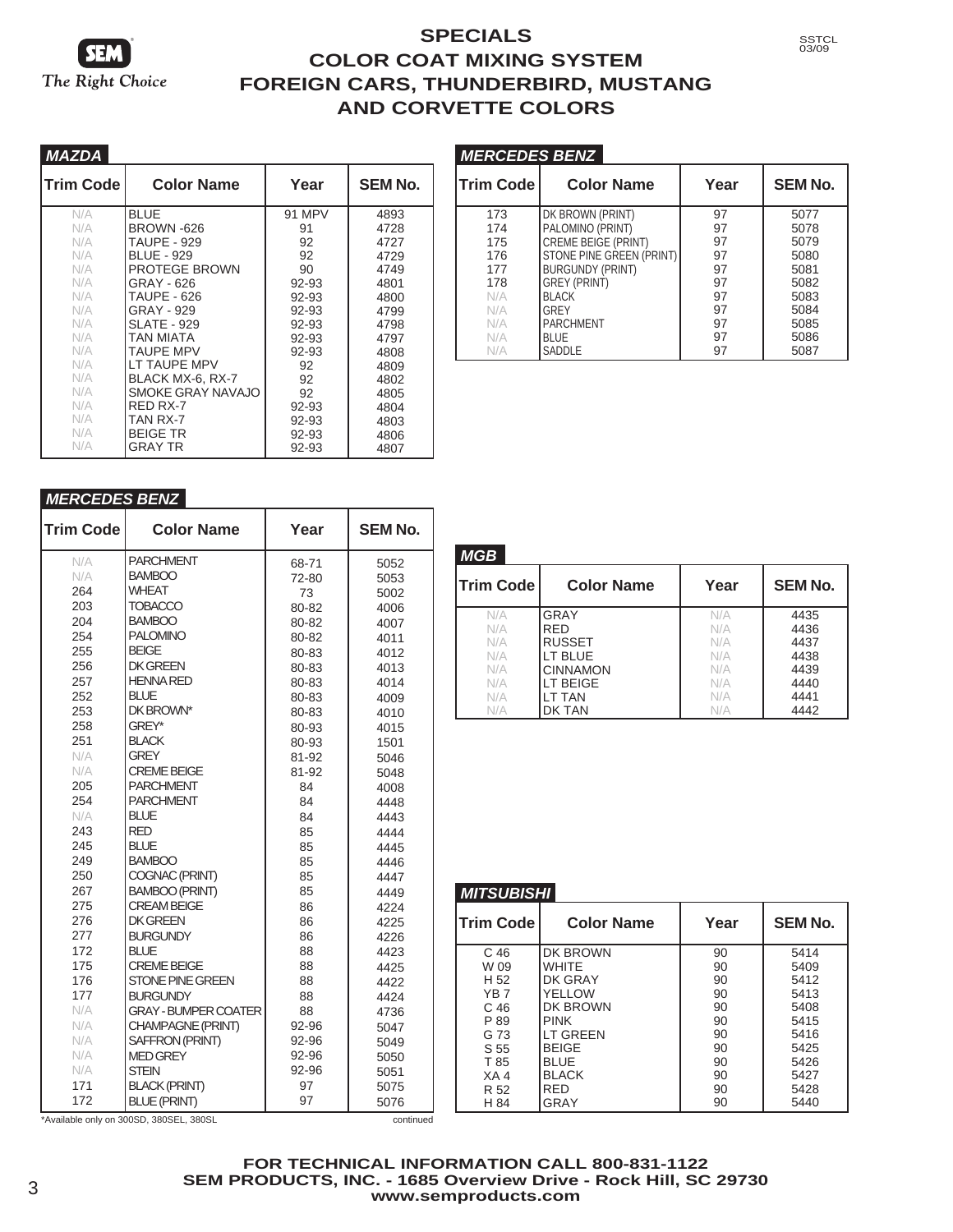

| 1965-1973 MUSTANG INTERIORS |                     |       |                |  |
|-----------------------------|---------------------|-------|----------------|--|
| <b>Trim Code</b>            | <b>Color Name</b>   | Year  | <b>SEM No.</b> |  |
| N/A                         | <b>RED</b>          | 65-73 | 4641           |  |
| N/A                         | <b>BLACK</b>        | 65-73 | 4642           |  |
| N/A                         | <b>BLUE</b>         | 65-73 | 4643           |  |
| N/A                         | DK IVY GOLD         | 65-73 | 4644           |  |
| N/A                         | <b>BLUE</b>         | 65-73 | 4645           |  |
| N/A                         | <b>PALOMINO</b>     | 65-73 | 4646           |  |
| N/A                         | <b>WHITF</b>        | 65-73 | 4647           |  |
| N/A                         | <b>IVY GOLD</b>     | 65-73 | 4648           |  |
| N/A                         | DK BLUE             | 65-73 | 4649           |  |
| N/A                         | <b>PARCHMENT</b>    | 65-73 | 4650           |  |
| N/A                         | RED                 | 65-73 | 4651           |  |
| N/A                         | <b>EMBERGLO</b>     | 65-73 | 4652           |  |
| N/A                         | <b>TURQUOISE</b>    | 65-73 | 4653           |  |
| N/A                         | <b>PARCHMENT</b>    | 65-73 | 4654           |  |
| N/A                         | DK TURQUOISE        | 65-73 | 4655           |  |
| N/A                         | <b>SADDLE</b>       | 65-73 | 4656           |  |
| N/A                         | <b>MAROON</b>       | 65-73 | 4657           |  |
| N/A                         | <b>NUGGET GOLD</b>  | 65-73 | 4658           |  |
| N/A                         | <b>NUGGET GOLD</b>  | 65-73 | 4659           |  |
| N/A                         | LT BLUE             | 65-73 | 4660           |  |
| N/A                         | DK IVY GOLD         | 65-73 | 4661           |  |
| N/A                         | <b>BLACK</b>        | 65-73 | 4662           |  |
| N/A                         | DK RED              | 65-73 | 4663           |  |
| N/A                         | <b>MED BLUE</b>     | 65-73 | 4664           |  |
| N/A                         | <b>MED IVY GOLD</b> | 65-73 | 4665           |  |
| N/A                         | <b>GINGER</b>       | 65-73 | 4666           |  |
| N/A                         | <b>WHITE</b>        | 65-73 | 4667           |  |
| N/A                         | VERMILLION          | 65-73 | 4668           |  |
| N/A                         | <b>GREEN</b>        | 65-73 | 4669           |  |

|                  | <i>ROLLS ROYCE/BENTLEY</i> |      |                |
|------------------|----------------------------|------|----------------|
| <b>Trim Code</b> | <b>Color Name</b>          | Year | <b>SEM No.</b> |
| A846             | <b>TAN</b>                 | N/A  | 4465           |
| A847             | <b>FAWN</b>                | N/A  | 4484           |
| A890             | CHOCOLATE                  | N/A  | 4476           |
| A891             | <b>CHESTNUT</b>            | N/A  | 4478           |
| A893             | <b>BURGUNDY</b>            | N/A  | 4463           |
| A3015            | <b>LAKE BLUE</b>           | N/A  | 4473           |
| A3086            | <b>RED</b>                 | N/A  | 4462           |
| A3099            | CREAM                      | N/A  | 4480           |
| A3171            | <b>RED</b>                 | N/A  | 4472           |
| A3218            | SADDLE                     | N/A  | 4482           |
| A3234            | <b>BEIGE</b>               | N/A  | 4468           |
| A3243            | <b>CINNAMON</b>            | N/A  | 4483           |
| A3244            | <b>BLUE GREY</b>           | N/A  | 4471           |
| A3282            | <b>LIGHT NAVY</b>          | N/A  | 4464           |
| A3393            | <b>GREY</b>                | N/A  | 4485           |
| A3655            | <b>GRFFN</b>               | N/A  | 4486           |
| A3672            | <b>PARCHMENT</b>           | N/A  | 4466           |
| A3997            | <b>MAGNOLIA</b>            | N/A  | 4479           |
| A4104            | <b>BISCUIT</b>             | N/A  | 4467           |
| A4133            | <b>BLUE</b>                | N/A  | 4475           |
| A4134            | TAN                        | N/A  | 4481           |
| A4135            | LT BLUE                    | N/A  | 4474           |
| A4169            | <b>WHITE</b>               | N/A  | 4470           |
| A4184            | <b>COFFEE BEIGE</b>        | N/A  | 4460           |
| A4186            | <b>MINK</b>                | N/A  | 4477           |
| A5032            | ROVER GRAY                 | N/A  | 4459           |
| A8300            | ROSSO RED                  | N/A  | 4461           |
| A8500            | <b>BLACK</b>               | N/A  | 4469           |

| NISSAN             |                       |      |                |
|--------------------|-----------------------|------|----------------|
| <b>ITrim Codel</b> | <b>Color Name</b>     | Year | <b>SEM No.</b> |
| PK 55              | <b>MIDNIGHT CREEK</b> |      | 5547           |

| SAAB               |                           |            |                      |
|--------------------|---------------------------|------------|----------------------|
| <b>Trim Code</b>   | <b>Color Name</b>         | Year       | <b>SEM No.</b>       |
| N/A<br>N/A<br>\I/A | <b>RFD</b><br>TAN<br>GRAY | N/A<br>N/A | 4584<br>4585<br>4586 |

| PORSCHE           |                              |               |                |
|-------------------|------------------------------|---------------|----------------|
| <b>Trim Code!</b> | <b>Color Name</b>            | Year          | <b>SEM No.</b> |
| N/A<br>N/A        | CORK (PRINT)<br><b>BEIGE</b> | N/A<br>\I / A | 5039<br>5042   |

| STERLING  |                     |      |                |  |
|-----------|---------------------|------|----------------|--|
| Trim Code | <b>Color Name</b>   | Year | <b>SEM No.</b> |  |
| N/A       | <b>STONE BEIGE</b>  | 90   | 4629           |  |
| N/A       | <b>AZURE BLUE</b>   | 90   | 4630           |  |
| N/A       | <b>COFFEE BEIGE</b> | 90   | 4631           |  |
| N/A       | FI INT              | 90   | 4632           |  |
| NI/A      | MINK                | 90   | 4633           |  |

| SUBARU           |                   |       |                |
|------------------|-------------------|-------|----------------|
| <b>Trim Code</b> | <b>Color Name</b> | Year  | <b>SEM No.</b> |
|                  | ' TAN             | 89-92 | 5431           |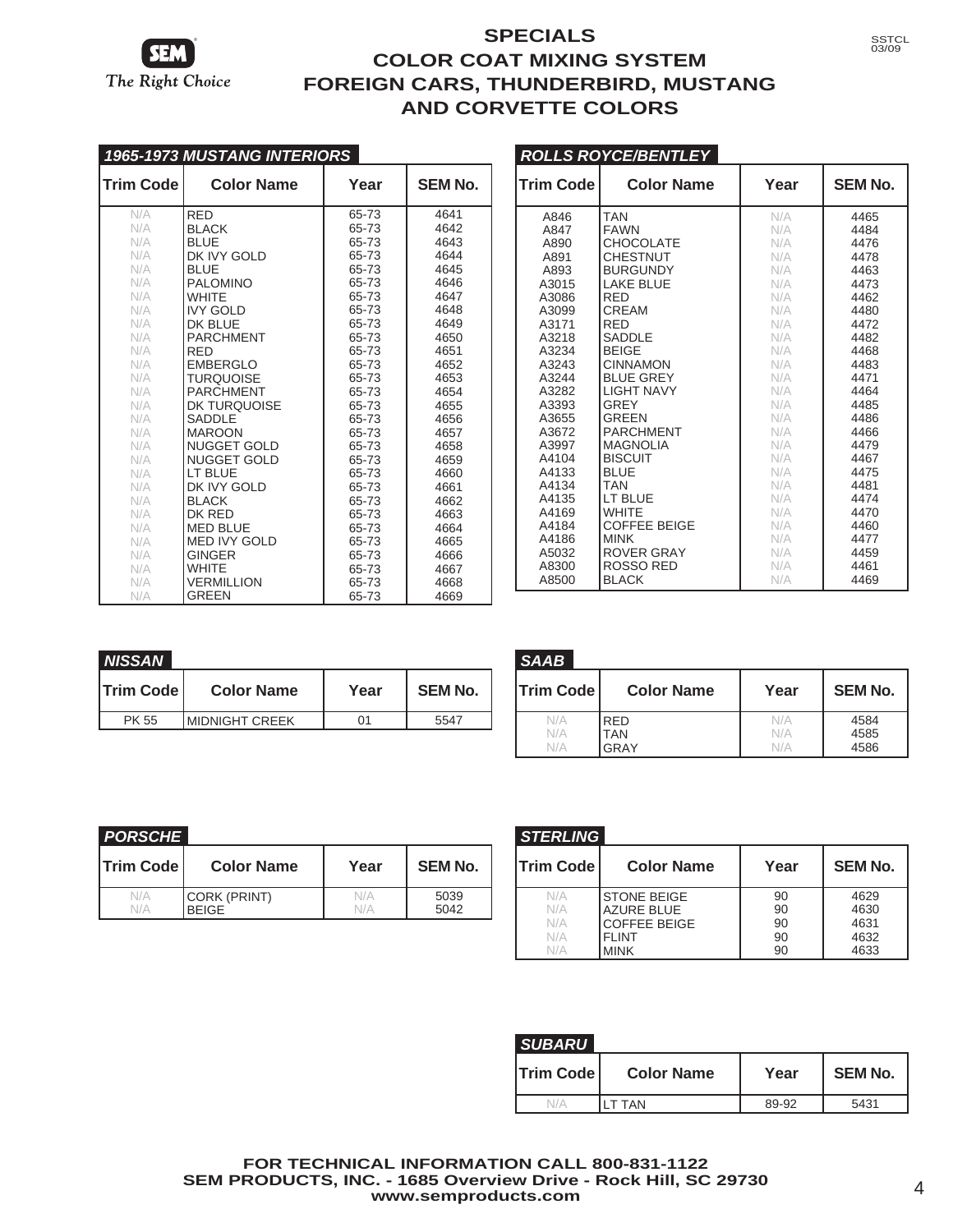

*TOYOTA*

### **SPECIALS COLOR COAT MIXING SYSTEM FOREIGN CARS, THUNDERBIRD, MUSTANG AND CORVETTE COLORS**

*TOYOTA*

| <i>THUNDERBIRD</i> |                       |       |                |
|--------------------|-----------------------|-------|----------------|
| <b>Trim Code</b>   | <b>Color Name</b>     | Year  | <b>SEM No.</b> |
| N/A                | <b>LT GREEN</b>       | 55    | 4487           |
| N/A                | RFD                   | 55    | 4488           |
| N/A                | DK GREEN              | 55    | 4489           |
| N/A                | WHITE                 | 55    | 4490           |
| N/A                | YFI I OW              | 55    | 4634           |
| N/A                | LT BLUE               | 56    | 4491           |
| N/A                | LT GREEN              | 56    | 4492           |
| N/A                | <b>BROWN</b>          | 56    | 4493           |
| N/A                | RFD                   | 56    | 4494           |
| N/A                | RFD                   | 57    | 4495           |
| N/A                | <b>WHITE</b>          | 57    | 4535           |
| N/A                | LT RED MET            | 57    | 4536           |
| N/A                | LT GREEN              | 57    | 4537           |
| N/A                | DK GREEN              | 57    | 4538           |
| N/A                | LT BLUE               | 57    | 4539           |
| N/A                | DK BLUE               | 57    | 4540           |
| N/A                | AQUA                  | 64-66 | 4751           |
| N/A                | MED BLUE MET          | 64-66 | 4752           |
| N/A                | <b>EMBERGLO</b>       | 64-66 | 4753           |
| N/A                | LT IVY GOLD           | 64-66 | 4754           |
| N/A                | PEARL WHITE           | 64-66 | 4755           |
| N/A                | <b>SEA MIST GREEN</b> | 64-66 | 4756           |
| N/A                | DK BLUE MET           | 64-66 | 4757           |
| N/A                | LT BLUE MET           | 64-66 | 4758           |
| N/A                | GOLD                  | 64-66 | 4759           |
| N/A                | <b>TURQUOISE MET</b>  | 64-66 | 4760           |

| Trim Code    | <b>Color Name</b>                  | Year       | <b>SEM No.</b> |
|--------------|------------------------------------|------------|----------------|
| 432B         | <b>ANTELOPE</b>                    | N/A        | 5616           |
| 433B         | <b>LIGHT ANTELOPE</b>              | N/A        | 5617           |
| 434B         | OAK                                | N/A        | 5618           |
| 436B         | LIGHT OAK                          | N/A        | 5620           |
| 439B         | <b>MED DK NEUTRAL</b>              | N/A        | 5621           |
| 440B         | <b>MED NEUTRAL</b>                 | N/A        | 5622           |
| 441B         | ORCHID BROWN                       | N/A        | 5623           |
| 009B         | <b>CASHMERE</b>                    | N/A        | 5810           |
| 140B         | ASH                                | N/A        | 5811           |
| T654         | <b>OLIVE MET</b>                   | 73         | 5525           |
| 008B         | <b>NEW ECRU</b>                    | 01         | 5554           |
| 136B         | BLACK<br><b>BROWN</b>              | 01         | 5555           |
| 411B<br>412B | <b>LIGHT BROWN</b>                 | N/A<br>N/A | 5638           |
| 416B         | <b>MED GREIGE</b>                  | N/A        | 5639<br>5640   |
| 445B         | DK NEUTRAL BONE                    | N/A        | 5641           |
| 443B         | <b>MED NEURTAL BONE</b>            | N/A        | 5642           |
| 103B         | GRAY                               | N/A        | 5643           |
| 133B         | DK STONE                           | N/A        | 5644           |
| 134B         | <b>STONE</b>                       | N/A        | 5645           |
| 304B         | <b>NEW MAROON</b>                  | N/A        | 5646           |
| 306B         | <b>MAUVE</b>                       | N/A        | 5647           |
| 303B         | RED                                | N/A        | 5648           |
| 201B         | <b>BLACK</b>                       | N/A        | 5649           |
| 101B         | <b>SHADOW BLUE</b>                 | N/A        | 5650           |
| 102B         | <b>LIGHT GRAY</b>                  | N/A        | 5651           |
| 104B         | <b>SLATE GRAY</b>                  | N/A        | 5652           |
| 105B         | LIGHT GRAY                         | N/A        | 5653           |
| 109B         | BLUISH GRAY                        | N/A        | 5654           |
| 110B         | <b>LIGHT GRAY</b>                  | N/A        | 5655           |
| 111B         | <b>BLUE GRAY</b>                   | N/A        | 5656           |
| 112B         | DK BLUE GRAY<br><b>MEDIUM GRAY</b> | N/A        | 5657           |
| 113B<br>119B | LT BLUISH GRAY                     | N/A<br>N/A | 5658           |
| 120B         | DK BLUE GRAY                       | N/A        | 5659<br>5660   |
| 121B         | <b>BLUE GRAY</b>                   | N/A        | 5661           |
| 124B         | DK CHARCOAL                        | N/A        | 5662           |
| 126B         | <b>MED MOONMIST</b>                | N/A        | 5663           |
| 128B         | MOONMIST                           | N/A        | 5664           |
| 128B         | <b>MED CHARCOAL</b>                | N/A        | 5665           |
| 446B         | <b>SANDLEWOOD</b>                  | N/A        | 5624           |
| 447B         | <b>FAWN</b>                        | N/A        | 5625           |
| 422B         | <b>DARK GRIEGE</b>                 | N/A        | 5626           |
| 431B         | QUARTZ                             | N/A        | 5627           |
| 442B         | <b>ORCHID</b>                      | N/A        | 5628           |
| 417B         | DK ROSE                            | N/A        | 5629           |
| 418B         | <b>ROSE</b>                        | N/A        | 5630           |
| 427B         | LT ROSE                            | N/A        | 5631           |
| 002B         | <b>IVORY</b>                       | N/A        | 5632           |
| 003B         | <b>IVORY</b>                       | N/A        | 5633           |
| 006B         | <b>IVORY</b><br><b>IVORY</b>       | N/A        | 5634           |
| 007B<br>407B | <b>SABLE</b>                       | N/A<br>N/A | 5635           |
| 408B         | LT SABLE                           | N/A        | 5636<br>5637   |
| 615B         | MIST GREEN                         | N/A        | 5609           |
| 607B         | DK AGATE                           | N/A        | 5610           |
| 608B         | AGATE                              | N/A        | 5611           |
| 424B         | TAN                                | N/A        | 5612           |
| 425B         | <b>LIGHT GREIGE</b>                | N/A        | 5613           |
| 606B         | JADE                               | N/A        | 5614           |
| 429B         | <b>CHOCOLATE BROWN</b>             | N/A        | 5615           |
| 432B         | <b>ANTELOPE</b>                    | N/A        | 5616           |
|              |                                    |            | continued      |

SSTCL 03/09

| <b>Trim Code</b> | <b>Color Name</b>      | Year    | <b>SEM No.</b> |
|------------------|------------------------|---------|----------------|
| N/A              | <b>OAK</b>             | N/A     | 5864           |
| N/A              | <b>IVORY</b>           | N/A     | 5865           |
| N/A              | <b>BLUE GRAY</b>       | N/A     | 5866           |
| $807 - B$        | <b>BLUE</b>            | N/A     | 5406           |
| N/A              | TAN                    | 88      | 5419           |
| N/A              | <b>BURGUNDY</b>        | 88      | 5420           |
| N/A              | <b>SMOKE - PREVIA</b>  | 92      | 5421           |
| N/A              | DK BLUE                | 92      | 5422           |
| N/A              | <b>NAVY BLUE</b>       | 88      | 5423           |
| AB               | <b>SMOKE</b>           | N/A     | 5436           |
| A195             | <b>LT GRAY</b>         | 86      | 5437           |
| A025             | <b>IVORY</b>           | 86      | 5439           |
| 435B             | <b>MED OAK</b>         | 91-2001 | 5574           |
| 601B             | <b>KHAKI</b>           | N/A     | 5600           |
| 602B             | I T KHAKI              | N/A     | 5601           |
| 603B             | <b>DARK SPRUCE</b>     | N/A     | 5602           |
| 604B             | <b>SPRUCE</b>          | N/A     | 5603           |
| 606B             | JADE                   | N/A     | 5604           |
| 610B             | <b>DARK SAGE</b>       | N/A     | 5605           |
| 611B             | SAGE                   | N/A     | 5606           |
| 612B             | <b>SLATE GREEN</b>     | N/A     | 5607           |
| 613B             | <b>LT GREEN</b>        | N/A     | 5608           |
| 615B             | <b>MIST GREEN</b>      | N/A     | 5609           |
| 607B             | DARK AGATE             | N/A     | 5610           |
| 608B             | <b>AGATE</b>           | N/A     | 5611           |
| 424B             | <b>TAN</b>             | N/A     | 5612           |
| 425B             | <b>LIGHT GREIGE</b>    | N/A     | 5613           |
| 606B             | JADE                   | N/A     | 5614           |
| 429B             | <b>CHOCOLATE BROWN</b> | N/A     | 5615           |

**FOR TECHNICAL INFORMATION CALL 800-831-1122 SEM PRODUCTS, INC. - 1685 Overview Drive - Rock Hill, SC 29730 www.semproducts.com**

continued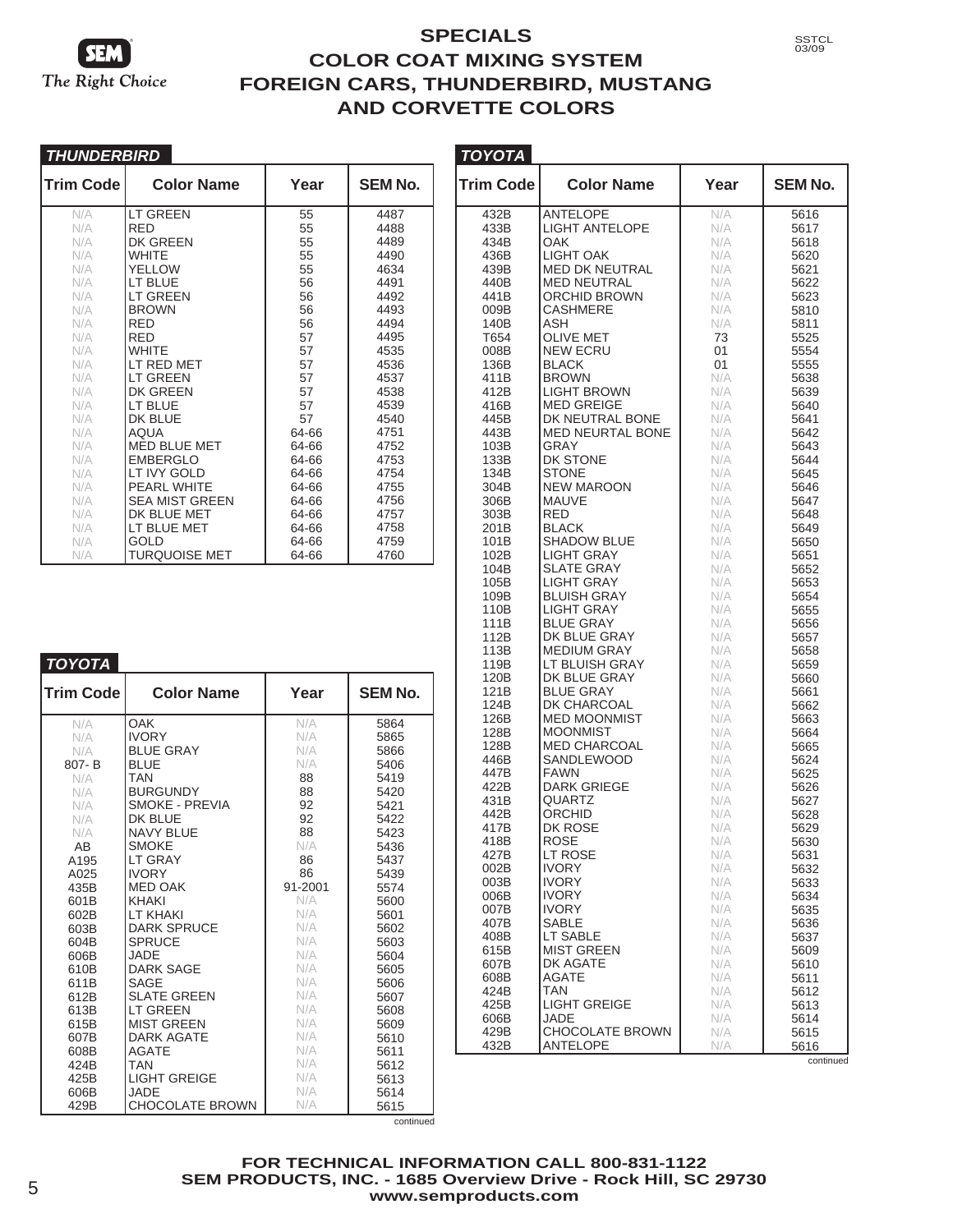

| TOYOTA            |                       |      |                |
|-------------------|-----------------------|------|----------------|
| <b>ITrim Code</b> | <b>Color Name</b>     | Year | <b>SEM No.</b> |
| 433B              | <b>LIGHT ANTELOPE</b> | N/A  | 5617           |
| 434B              | OAK                   | N/A  | 5618           |
| 436B              | LIGHT OAK             | N/A  | 5620           |
| 439B              | <b>MED DK NEUTRAL</b> | N/A  | 5621           |
| 440B              | MED NEUTRAL           | N/A  | 5622           |
| 441 <sub>B</sub>  | ORCHID BROWN          | N/A  | 5623           |
| 130B              | LT GRAY               | N/A  | 5666           |
| 131B              | <b>AMETHYST</b>       | N/A  | 5667           |
| 132B              | LT AMETHYST           | N/A  | 5668           |
| 135B              | SADDLE GRAY           | N/A  | 5669           |
| 137B              | DK GRAY               | N/A  | 5682           |
| 138B              | <b>GRAPHITE</b>       | N/A  | 5844           |

| <i>VOL VO</i>    |              |                   |      |                |
|------------------|--------------|-------------------|------|----------------|
| <b>Trim Code</b> |              | <b>Color Name</b> | Year | <b>SEM No.</b> |
| N/A              |              | BLACK 240/740 GL  | N/A  | 4569           |
| N/A              | <b>BLACK</b> | 760/780           | N/A  | 4570           |
| N/A              | <b>BLUE</b>  | 740 GL            | N/A  | 4571           |
| N/A              | <b>BLUE</b>  | 780               | N/A  | 4572           |
| N/A              | RFD          | 740 GL            | N/A  | 4573           |
| N/A              | <b>RFD</b>   | 760               | N/A  | 4574           |
|                  | <b>TAUPF</b> | 780               | N/A  | 4575           |
| N/A              | GRFY         | 760               | N/A  | 4576           |
| N/A              | <b>BEIGE</b> | 240               | N/A  | 4577           |
| N/A              | <b>BEIGE</b> | 740               | N/A  | 4578           |
| N/A              | <b>BEIGE</b> | 780               | N/A  | 4579           |
| N/A              | <b>BEIGE</b> | 760               | N/A  | 4580           |

To match on instrument panel use 1302 OVER base coat

NOTE: (PRINT) is used to designate vinyls which have a two step color, base coat and print coat. We do not recommend the two tone color match. All matches are formulated to give good overall color match when viewed from a few feet away.

"WE"RE WITH YOU ALL THE WAY" SEM is dedicated to supporting our products. Consult the **RAP-1 Refinishing Automotive Plastics and Vinyls** for detailed coating instructions. For repairing automotive plastics, refer to the **RAB-2 Plastic Repair and Refinishing Procedures. For additional technical information please call 800-831-1122 or visit us on the web at www.semproducts.com.**

**Please contact your SEM distributor for information on training workshops, shop certifications and SEM School.**